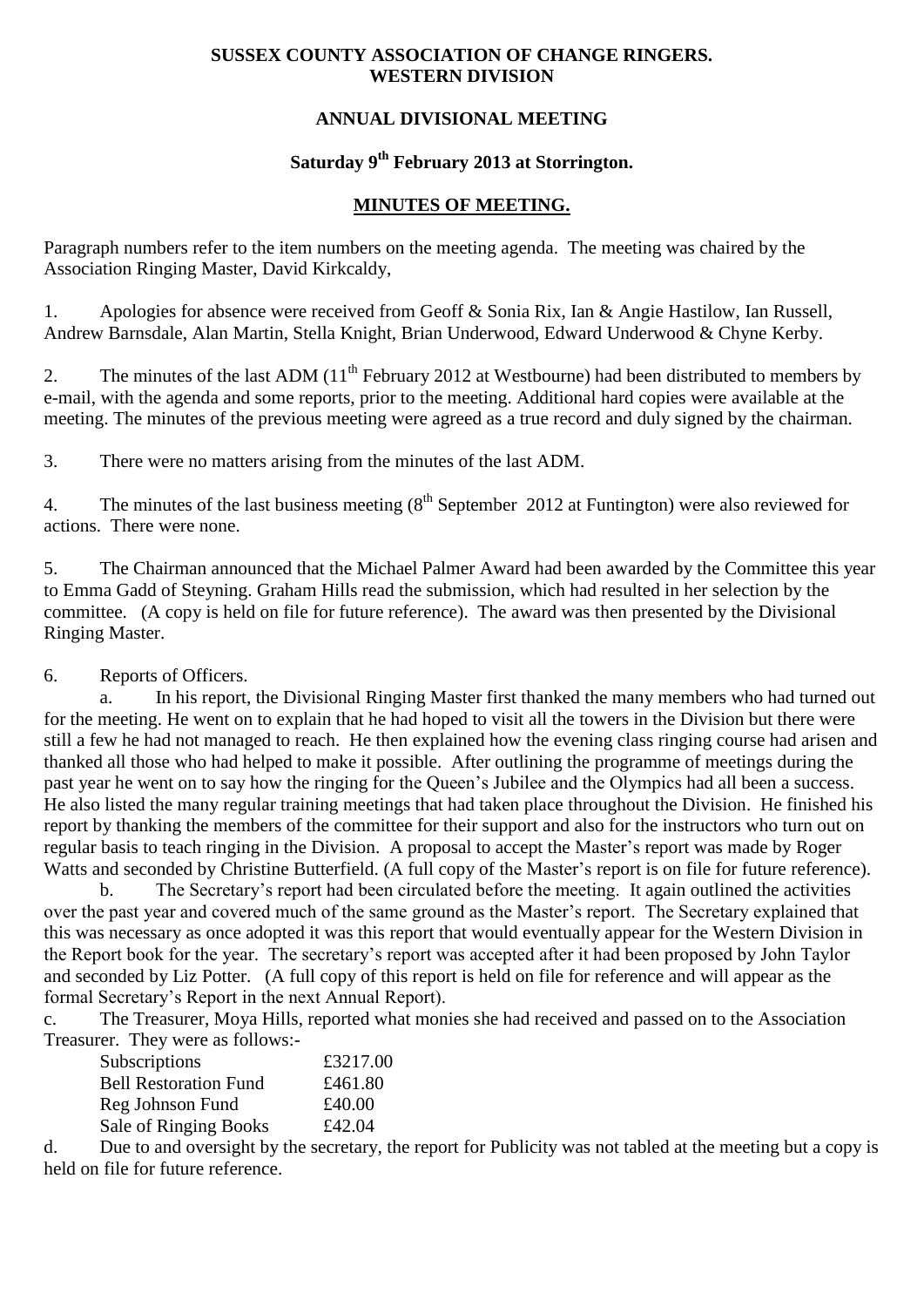e. The Education Officer in her report told of the great assistance she had received from other towers during the period when Washington bells had been out of action. The 'First Saturday' workshops have been very well attended indeed both with students and helpers. There was an increasing need for training within the Division even though there were many teaching opportunities. The 8 bell practices run by Colin Spencer were all well supported but attendance at the 6 bell surprise practices had fallen off. These have now moved to Walberton and are on a Saturday morning and seem to be improving in numbers. The Education Officer's report was proposed for adoption by Moya Hills and seconded by John Taylor. (A copy of the full report is held on file for future reference).

f. There was no formal Bell Restoration Officer's report although the Divisional Master listed the work that had taken place during the year. This included the return of the Milland bells after refit, the situation of ringing at Arundel and the Pulborough cracked bell.

#### 7. Programme

The Divisional Master outlined the programme for the coming months as follows:-

| 9 March               | Washington                 | <b>Call Change Competition</b>         |
|-----------------------|----------------------------|----------------------------------------|
| 13 April              | Thakeham                   | Meeting with a service                 |
| 11 May                | <b>Billingshurst</b>       | <b>SCACR AGM.</b>                      |
| 29 June               | Midhurst                   | Meeting with service                   |
| 13 July               | 'Walk and Ring'            | Details to follow                      |
| 10 August             | Lyminster tbc              | Evening ring and picnic                |
|                       | 14 September Upper Beeding | <b>Method Striking Competition</b>     |
| 12 October            | Aldwick                    | Practice, service and Business Meeting |
| 9 November Easebourne |                            | Meeting and service (half muffled)     |
| 14 December tbd       |                            | Carol Service                          |

#### 8. New Members.

The Secretary read through the list of new members, their proposers and seconders and the towers from which they came. On completion, the chairman asked the meeting for the list of new members as a whole to be accepted. They were elected by acclamation. They were as follows:-

| Angmering        | <b>Shirley Hamilton</b>  | <b>Caroline Jones</b> | George Coulson               |
|------------------|--------------------------|-----------------------|------------------------------|
|                  | Jennifer Moodie          | Caroline Jones        | George Coulson               |
| Arundel          | <b>Ellie Summers</b>     | Teresa Kendell        | Helen Farrrer                |
| Bosham           | <b>Susan Hastings</b>    | Jane West             | <b>Mandy Rodgers</b>         |
|                  | Karen Wallace            | Jane West             | <b>Mandy Rodgers</b>         |
| Fittleworth      | <b>Stephen Casebow</b>   | <b>Rupert Burne</b>   | Vivien Benham                |
|                  | <b>Catherine Burne</b>   | <b>Rupert Burne</b>   | Vivien Benham                |
| Goring-by-Sea    | Jane Winter              | <b>Graham Hills</b>   | Moya Hills                   |
| Graffham         | Caroline Evans           | Carole Kirke          | <b>Hilary Major</b>          |
| Lyminster        | Anna Hall                | David Hall            | Teresa Kendall               |
| Milland          | Neil Pirie               | Sarah Windibank       | Eric Headleand               |
| Pagham           | Melissa Peirce           | Mike Wake             | <b>Margaret Sherwood</b>     |
|                  | <b>Brian Vickers</b>     | Mike Wake             | <b>Margaret Sherwood</b>     |
| Pulborough       | <b>Charlotte Goodman</b> | Ian Cockburn          | Mike Ethrington              |
| Rogate & Trotton | <b>Charlie Barrett</b>   | Penny Croucher        | Beryl Savill                 |
|                  | <b>James Stevenson</b>   | Penny Croucher        | Beryl Savill                 |
| Shipley          | Gina Radford             | Sue Meyer             | Simon Meyer                  |
| Stedham          | Mary Bowra               | <b>Tony Douglas</b>   | <b>Barry Cooper</b>          |
| Westbourne       | Jason Crouch             | Peter Wilkinson       | <b>Jack Burton</b>           |
| Yapton           | <b>Shirley Driscoll</b>  | Gillian Crowley       | <b>Christine Butterfield</b> |
|                  | Pauline Lovell           | Gillian Crowley       | <b>Christine Butterfield</b> |
|                  | David Stubbings          | Gillian Crowley       | <b>Christine Butterfield</b> |
|                  | Maria Thomas             | Gillian Crowley       | <b>Christine Butterfield</b> |
|                  |                          |                       |                              |